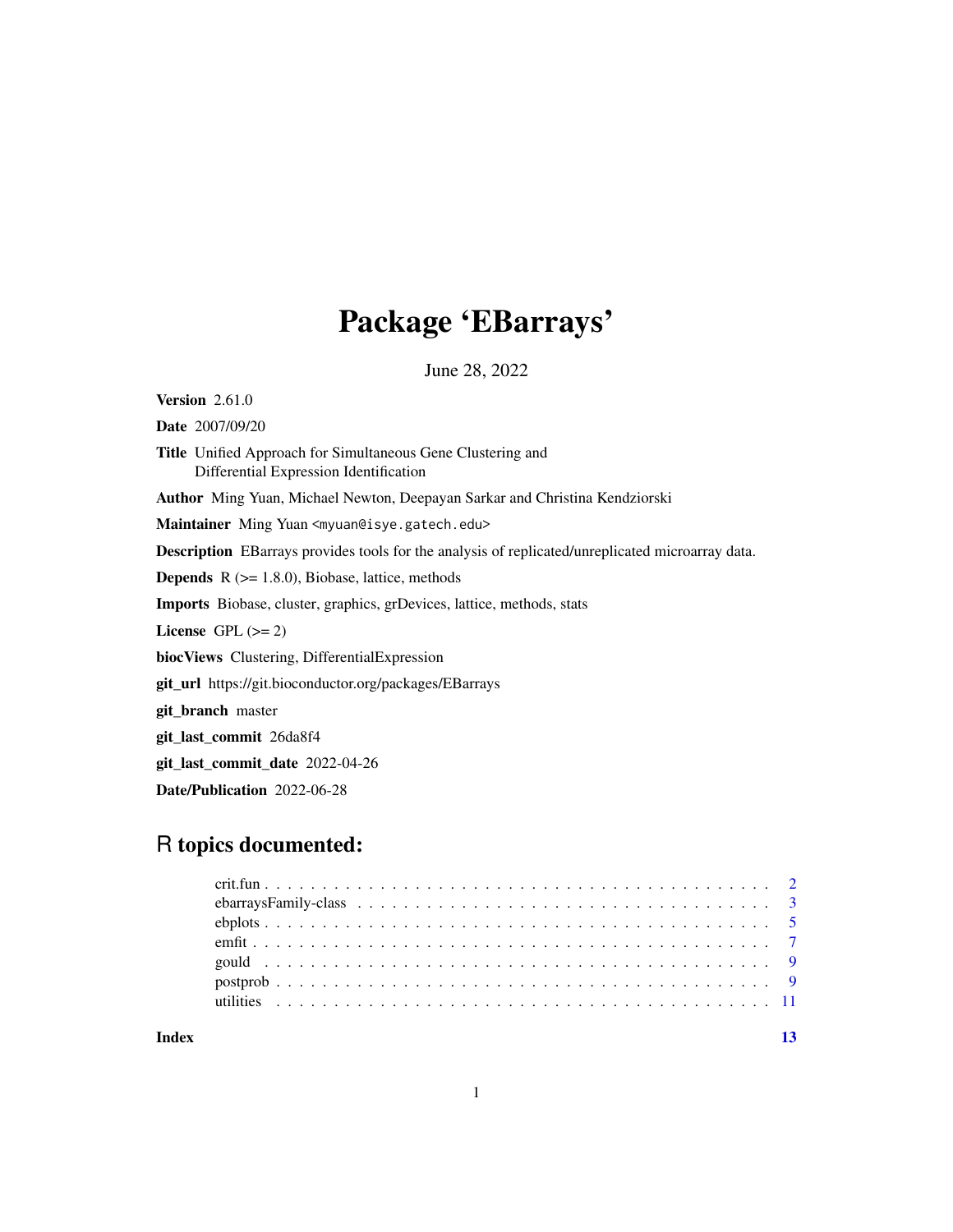<span id="page-1-0"></span>

#### **Description**

Find posterior probability threshold to control FDR

#### Usage

crit.fun(x, cc)

### Arguments

| X.  | x is one minus the posterior probabilities of being in a specific DE pattern. If |
|-----|----------------------------------------------------------------------------------|
|     | there is only one DE pattern, then x is the posterior probabilities of being EE. |
| CC. | cc is FDR to be controlled. For example, to control FDR at 0.05, set $cc=0.05$ . |

#### Value

crit.fun returns a threshold so that if used in identifying genes in a specific DE pattern, FDR can be controlled at cc. Those genes with posterior probability of being in that specific DE pattern greater than this threshold are claimed to be in that specific DE pattern.

#### Author(s)

Ming Yuan, Ping Wang, Deepayan sarkar, Michael Newton, and Christina Kendziorski

# References

Newton, M.A., Noueiry, A., Sarkar, D., and Ahlquist, P. (2004). Detecting differential gene expression with a semiparametric hierarchical mixture model. *Biostatistics* 5, 155-176.

#### Examples

```
data(gould)
pattern <- ebPatterns(c("1,1,1,0,0,0,0,0,0,0",
                        "1,2,2,0,0,0,0,0,0,0"))
gg.em.out \leq emfit(gould, family = "GG", hypotheses = pattern, num.iter = 10)
gg.post.out <- postprob(gg.em.out, gould)$pattern
gg.crit <- crit.fun(gg.post.out[,1],0.05)
# number of DE genes
sum(gg.post.out[,2] > gg.crit)
pattern4 <- ebPatterns(c("1, 1, 1, 1, 1, 1, 1, 1, 1, 1",
                         "1, 2, 2, 2, 2, 2, 2, 2, 2, 2",
                         "1,2,2,1,1,1,1,1,2,2",
                         "1,1,1,1,1,1,1,1,2,2"))
gg4.em.out \leq emfit(gould, family = "GG", pattern4, num.iter = 10)
gg4.post.out <- postprob(gg4.em.out, gould)$pattern
```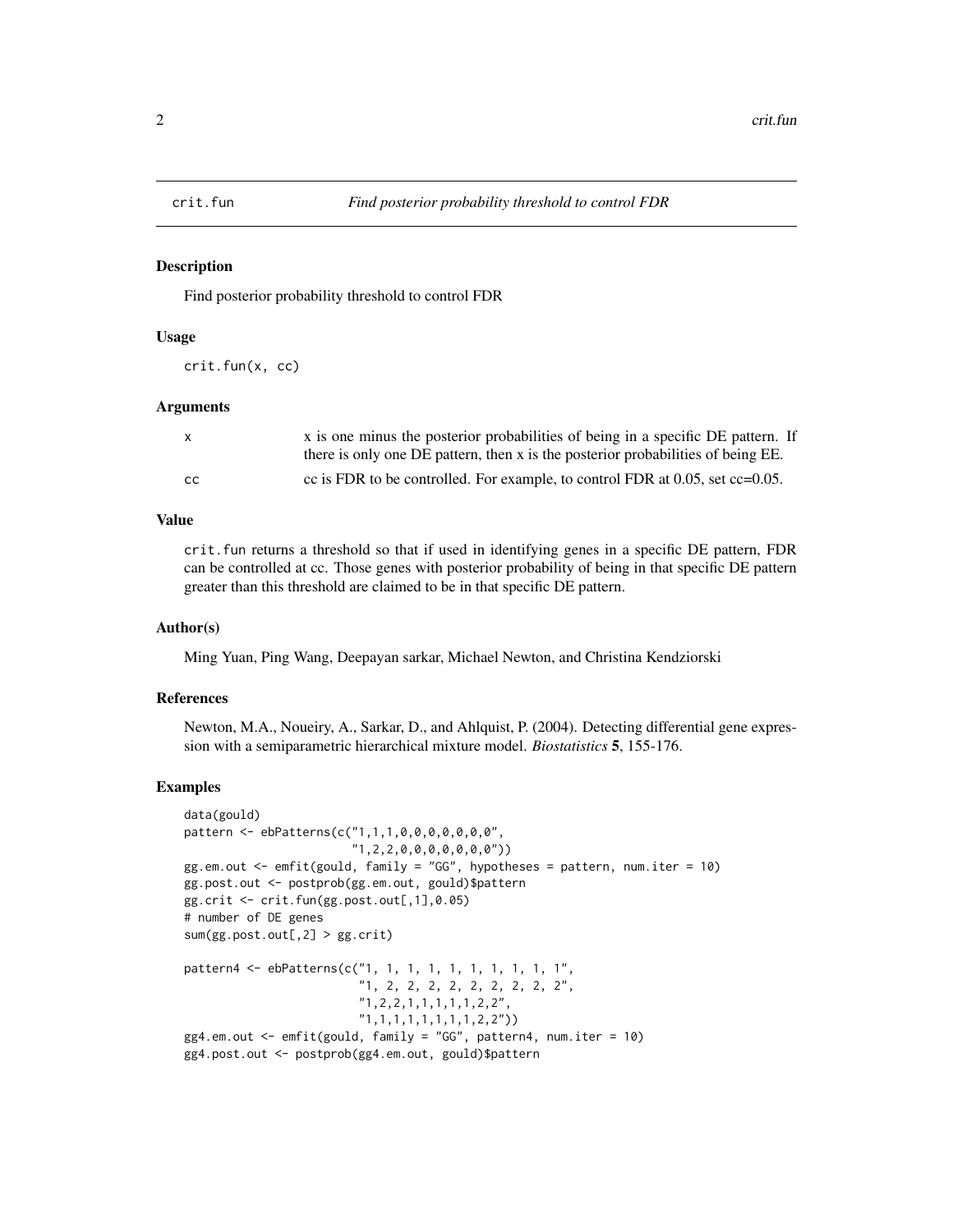```
gg4.crit <- crit.fun(1-gg4.post.out[,2], 0.05)
# number of genes in pattern 2, a DE pattern
sum(gg4.post.out[, 2] > gg4.crit)
```
<span id="page-2-1"></span>ebarraysFamily-class *Class of Families to be used in the EBarrays package*

#### Description

Objects used as family in the emfit function.

The package contains three functions that create such objects for the three most commonly used families, Gamma-Gamma, Lognormal-Normal and Lognormal-Normal with modified variances. Users may create their own families as well.

#### Usage

```
eb.createFamilyGG()
eb.createFamilyLNN()
eb.createFamilyLNNMV()
```
#### Details

The [emfit](#page-6-1) function can potentially fit models corresponding to several different Bayesian conjugate families. This is specified as the family argument, which ultimately has to be an object of formal class "ebarraysFamily" with some specific slots that determine the behavior of the 'family'.

For users who are content to use the predefined GG, LNN and LNNMV models, no further details than that given in the documentation for [emfit](#page-6-1) are necessary. If you wish to create your own families, read on.

#### Value

Objects of class "ebarraysFamily" for the three predefined families Gamma-Gamma , Lognormal-Normal and Lognormal-Normal with modified variances.

# Objects from the Class

Objects of class "ebarraysFamily" can be created by calls of the form new("ebarraysFamily", ...). Predefined objects corresponding to the GG, LNN and LNNMV models can be created by eb.createFamilyGG() , eb.createFamilyLNN() and eb.createFamilyLNNMV(). The same effect is achieved by coercing from the strings "GG", "LNN" and "LNNMV" by as("GG", "ebarraysFamily"), as("LNN", "ebarraysFamily") and as("LNNMV", "ebarraysFamily").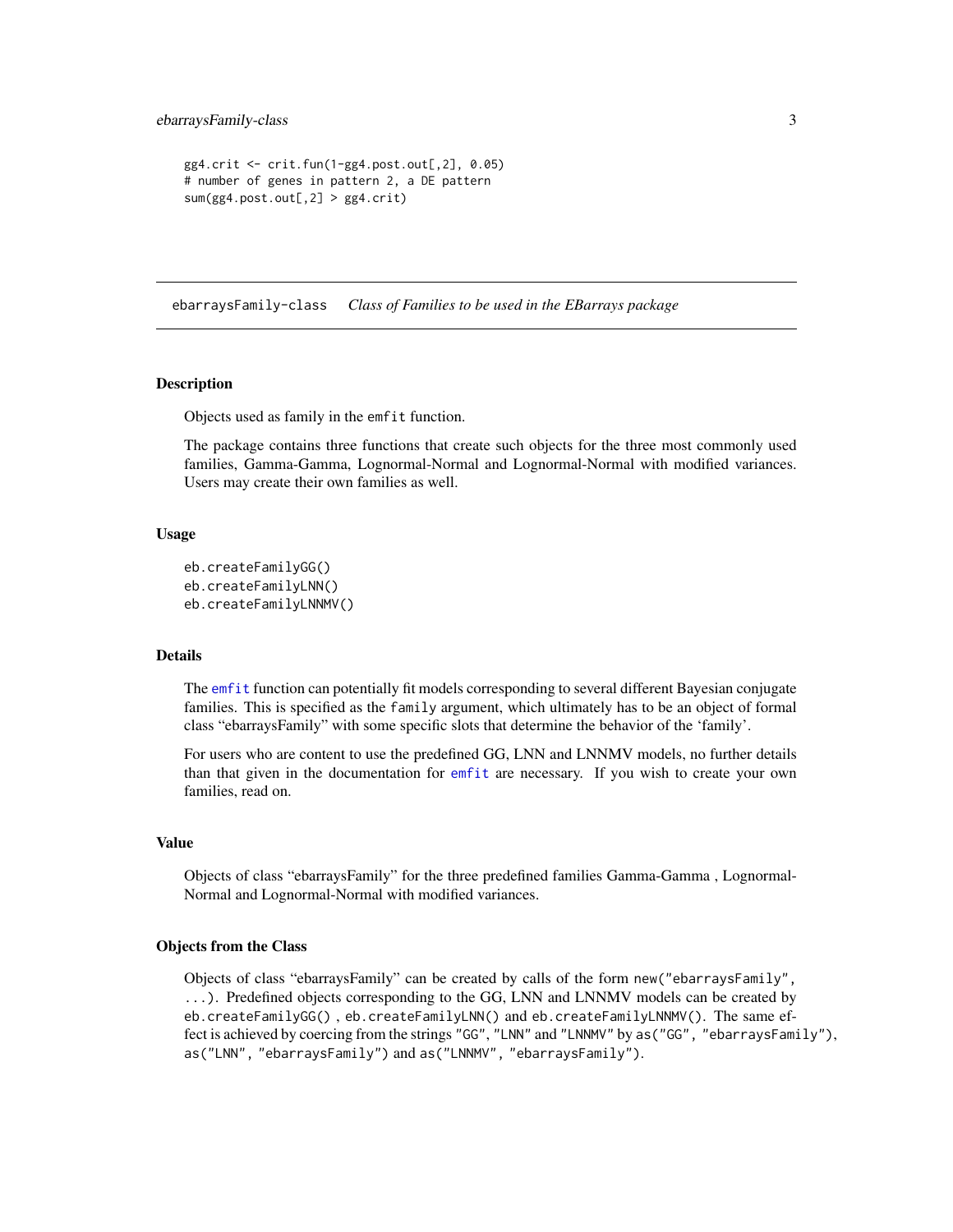An object of class "ebarraysFamily" extends the class "character" (representing a short hand name for the class) and should have the following slots (for more details see the source code):

description: A not too long character string describing the family

- link: function that maps user-visible parameters to the parametrization that would be used in the optimization step (e.g. log(sigma^2) for LNN). This allows the user to think in terms of familiar parametrization that may not necessarily be the best when optimizing w.r.t. those parameters.
- invlink: inverse of the link function
- thetaInit: function of a single argument data (matrix containing raw expression values), that calculates and returns as a numeric vector initial estimates of the parameters (in the parametrization used for optimization)
- f0: function taking arguments theta and a list called args. f0 calculates the negative log likelihood at the given parameter value theta (again, in the parametrization used for optimization). This is called from emfit. When called, only genes with positive intensities across all samples are used.
- $f0.$  pp:  $f0.$  pp is essentially the same as  $f0$  except the terms common to the numerator and denominator when calculating posterior odds may be removed. It is called from postprob.
- f0.arglist: function that takes arguments data, patterns (of class "ebarraysPatterns") and groupid (for LNNMV family only) and returns a list with two components, common.args and pattern.args. common.args is a list of arguments to f0 that don't change from one pattern to another, whereas pattern.  $args[[i]][[j]]$  is a similar list of arguments, but specific to the columns in pattern[[i]][[j]]. Eventually, the two components will be combined for each pattern and used as the args argument to f0.
- logDensity: function of two arguments x (data vector, containing log expressions) and theta (parameters in user-visible parametrization). Returns log marginal density of the natural log of intensity for the corresponding theoretical model. Used in plotMarginal

lower.bound: vector of lower bounds for the argument theta of f0. Used in optim

upper.bound: vector of upper bounds for the argument theta of f0.

# Author(s)

Ming Yuan, Ping Wang, Deepayan Sarkar, Michael Newton, and Christina Kendziorski

# References

Newton, M.A., Kendziorski, C.M., Richmond, C.S., Blattner, F.R. (2001). On differential variability of expression ratios: Improving statistical inference about gene expression changes from microarray data. Journal of Computational Biology 8:37-52.

Kendziorski, C.M., Newton, M.A., Lan, H., Gould, M.N. (2003). On parametric empirical Bayes methods for comparing multiple groups using replicated gene expression profiles. Statistics in Medicine 22:3899-3914.

Newton, M.A. and Kendziorski, C.M. Parametric Empirical Bayes Methods for Microarrays in The analysis of gene expression data: methods and software. Eds. G. Parmigiani, E.S. Garrett, R. Irizarry and S.L. Zeger, New York: Springer Verlag, 2003.

#### **Slots**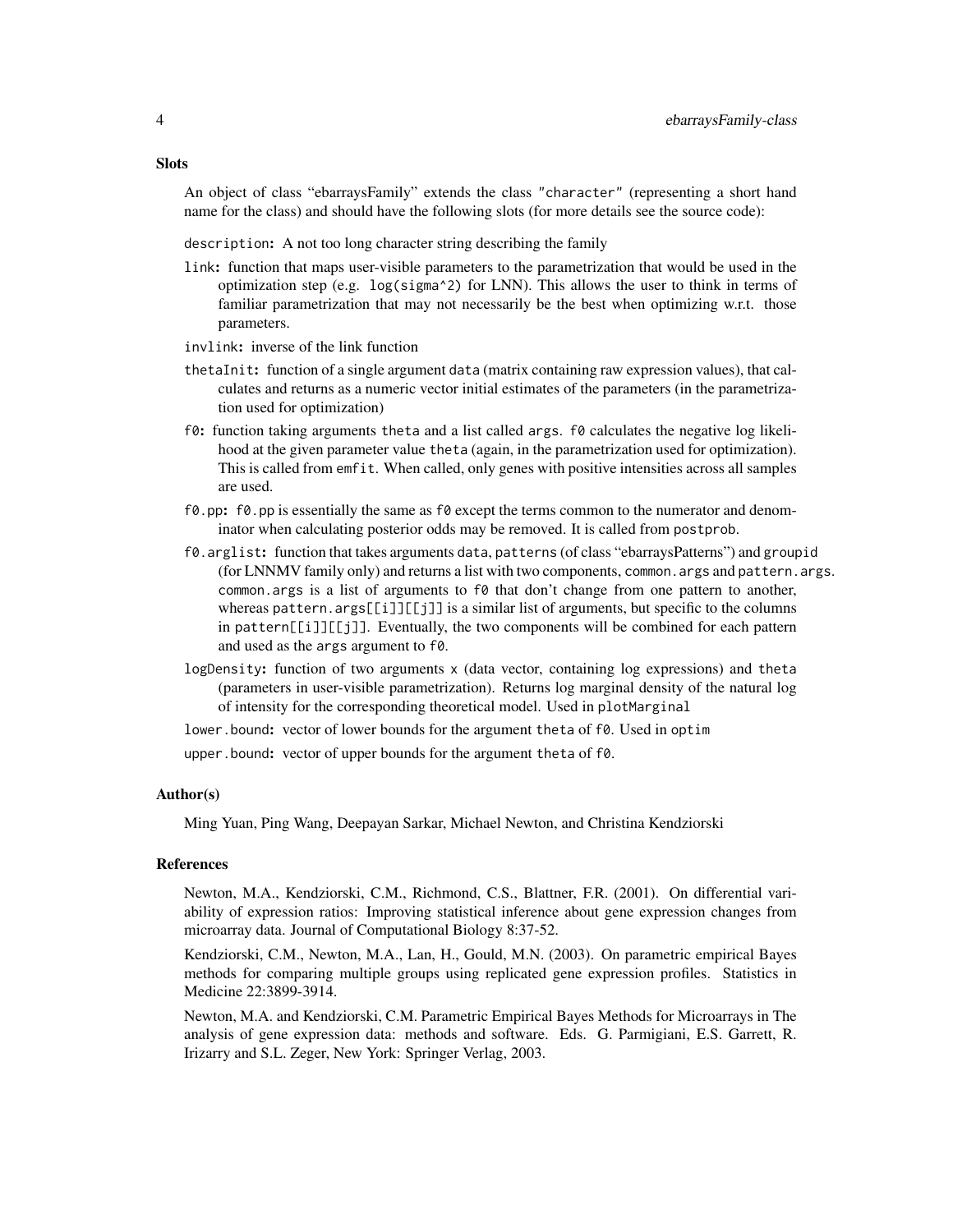#### <span id="page-4-0"></span>ebplots 5

Newton, M.A., Noueiry, A., Sarkar, D., and Ahlquist, P. (2004). Detecting differential gene expression with a semiparametric hierarchical mixture model. Biostatistics 5: 155-176.

Yuan, M. and Kendziorski, C. (2006). A unified approach for simultaneous gene clustering and differential expression identification. Biometrics 62(4): 1089-1098.

#### See Also

[emfit](#page-6-1), [optim](#page-0-0), [plotMarginal](#page-4-1)

#### Examples

```
show(eb.createFamilyGG())
show(eb.createFamilyLNN())
show(eb.createFamilyLNNMV())
```
ebplots *Various plotting routines in the EBarrays package*

#### <span id="page-4-1"></span>Description

Various plotting routines, used for diagnostic purposes

#### Usage

```
checkCCV(data, useRank = FALSE, f = 1/2)checkModel(data, fit, model = c("gamma", "lognormal", "lnnmv"),
           number = 9, nb = 10, cluster = 1, groupid = NULL)
checkVarsQQ(data, groupid, ...)
checkVarsMar(data, groupid, xlab, ylab, ...)
plotMarginal(fit, data, kernel = "rect", n = 100,
            bw = "nrd0", adjust = 1, xlab, ylab,...)
plotCluster(fit, data, cond = NULL, ncolors = 123, sep=TRUE,
            transform=NULL)
## S3 method for class 'ebarraysEMfit'
```
plot(x, data, plottype="cluster", ...)

#### Arguments

| data    | data, as a "matrix" or "ExpressionSet"                                       |
|---------|------------------------------------------------------------------------------|
| useRank | logical. If TRUE, ranks of means and c.v.-s are used in the scatterplot      |
| f       | passed on to <b>lowess</b>                                                   |
| fit.x   | object of class "ebarrays EMfit", typically produced by a call to emfit      |
| model   | which theoretical model use for Q-Q plot. Partial string matching is allowed |
| number  | number of bins for checking model assumption.                                |
| nb      | number of data rows included in each bin for checking model assumption       |
|         |                                                                              |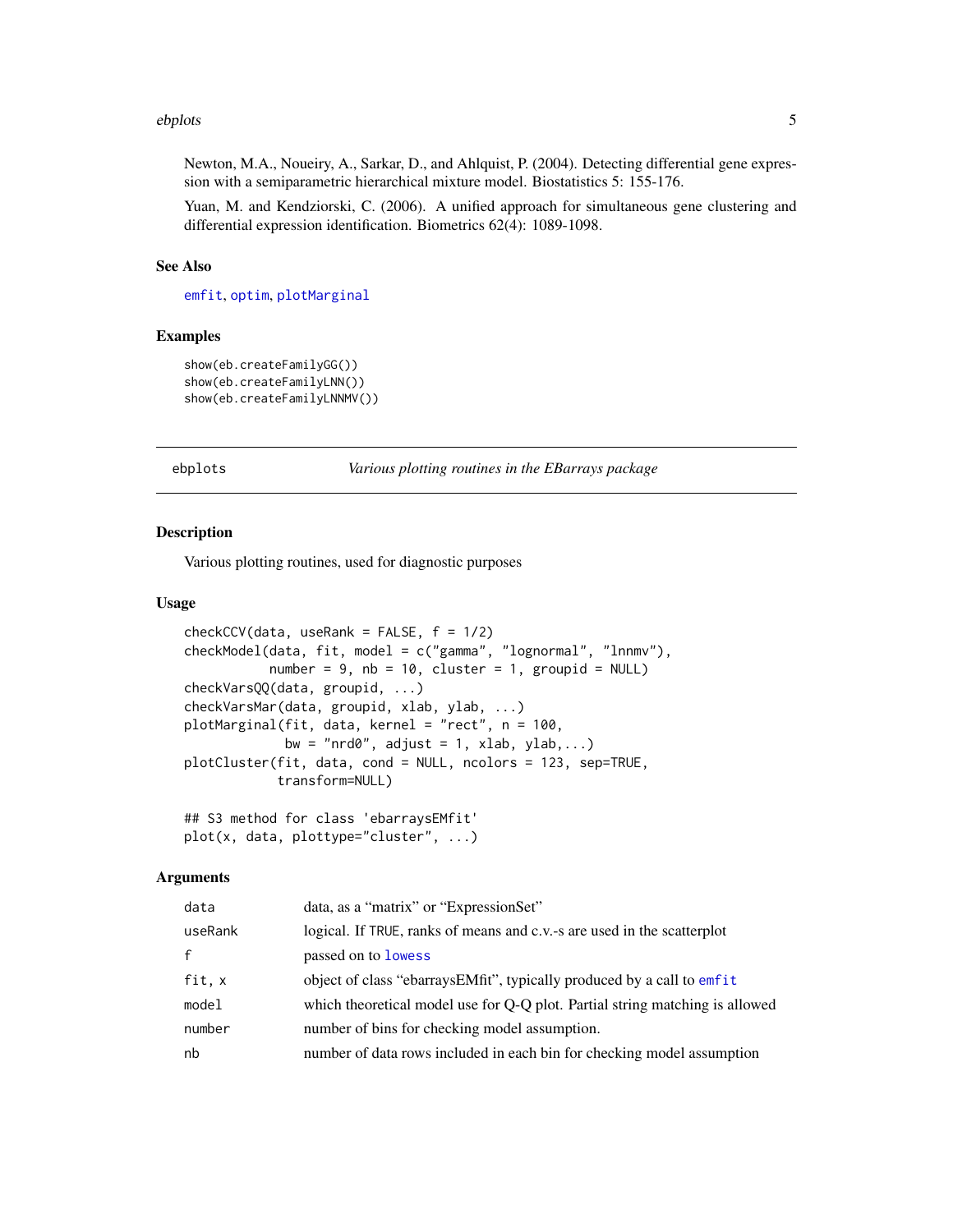<span id="page-5-0"></span>

| cluster               | check model assumption for data in that cluster                                                                                                                                                                                       |  |  |  |  |  |  |
|-----------------------|---------------------------------------------------------------------------------------------------------------------------------------------------------------------------------------------------------------------------------------|--|--|--|--|--|--|
| groupid               | an integer vector indicating which group each sample belongs to. groupid for<br>samples not included in the analysis should be 0.                                                                                                     |  |  |  |  |  |  |
| kernel, n, bw, adjust |                                                                                                                                                                                                                                       |  |  |  |  |  |  |
|                       | passed on to density                                                                                                                                                                                                                  |  |  |  |  |  |  |
| cond                  | a vector specifying the condition for each replicate                                                                                                                                                                                  |  |  |  |  |  |  |
| ncolors               | different number of colors in the plot                                                                                                                                                                                                |  |  |  |  |  |  |
| xlab, ylab            | labels for x-axis and y-axis                                                                                                                                                                                                          |  |  |  |  |  |  |
| sep                   | whether or not to draw horizontal lines between clusters                                                                                                                                                                              |  |  |  |  |  |  |
| transform             | a function to transform the original data in plotting                                                                                                                                                                                 |  |  |  |  |  |  |
| plottype              | a character string specifying the type of the plot. Available options are "cluster"<br>and "marginal". The default plottype "cluster" employs function 'plotCluster'<br>whereas the "marginal" plottype uses function 'plotMarginal'. |  |  |  |  |  |  |
| .                     | extra arguments are passed to the qqmath, histogram and xyplot call used to<br>produce the final result                                                                                                                               |  |  |  |  |  |  |

# **Details**

checkCCV checks the constant coefficient of variation assumption made in the GG and LNN models. checkModel generates QQ plots for subsets of (log) intensities in a small window. They are used to check the Log-Normal assumption on observation component of the LNN and LNNMV models and the Gamma assumption on observation component of the GG model. checkVarsQQ generates QQ plot for gene specific sample variances. It is used to check the assumption of a scaled inverse chi-square prior on gene specific variances, made in the LNNMV model. checkVarsMar is another diagnostic tool to check this assumption. The density histogram of gene specific sample variances and the density of the scaled inverse chi-square distribution with parameters estimated from data will be plotted. checkMarginal generates predictive marginal distribution from fitted model and compares with estimated marginal (kernel) density of data. Available for the GG and LNN models only. plotCluster generate heatmap for gene expression data with clusters

# Value

checkModel, checkVarsQQ and checkVarsMar return an object of class "trellis", using function in the Lattice package. Note that in certain situations, these may need to be explicitly 'print'-ed to have any effect.

#### Author(s)

Ming Yuan, Ping Wang, Deepayan Sarkar, Michael Newton, and Christina Kendziorski

# References

Newton, M.A., Kendziorski, C.M., Richmond, C.S., Blattner, F.R. (2001). On differential variability of expression ratios: Improving statistical inference about gene expression changes from microarray data. Journal of Computational Biology 8:37-52.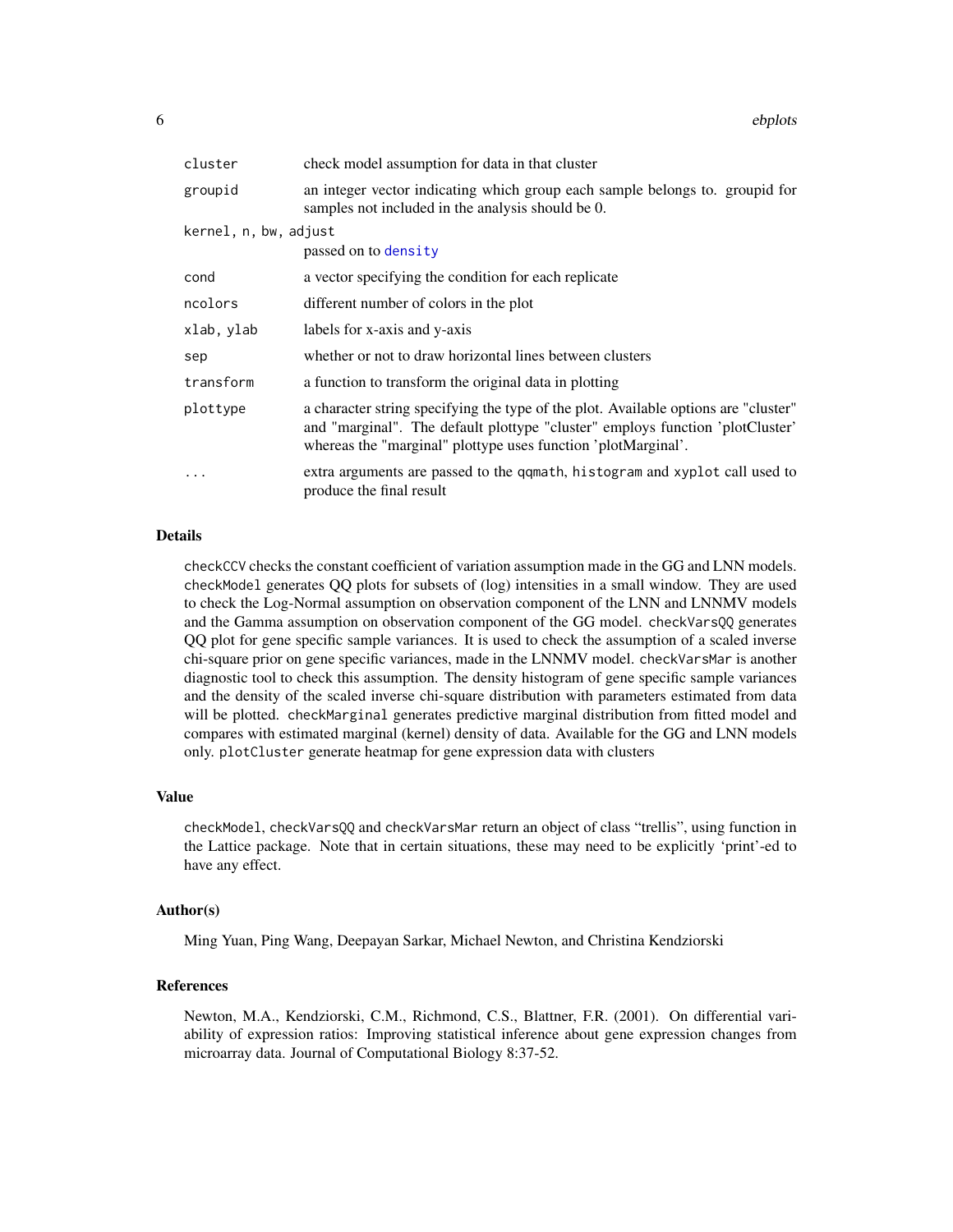#### <span id="page-6-0"></span>emfit 7

Kendziorski, C.M., Newton, M.A., Lan, H., Gould, M.N. (2003). On parametric empirical Bayes methods for comparing multiple groups using replicated gene expression profiles. Statistics in Medicine 22:3899-3914.

Newton, M.A. and Kendziorski, C.M. Parametric Empirical Bayes Methods for Microarrays in The analysis of gene expression data: methods and software. Eds. G. Parmigiani, E.S. Garrett, R. Irizarry and S.L. Zeger, New York: Springer Verlag, 2003.

Newton, M.A., Noueiry, A., Sarkar, D., and Ahlquist, P. (2004). Detecting differential gene expression with a semiparametric hierarchical mixture model. Biostatistics 5: 155-176.

Yuan, M. and Kendziorski, C. (2006). A unified approach for simultaneous gene clustering and differential expression identification. Biometrics 62(4): 1089-1098.

#### See Also

[emfit](#page-6-1), [lowess](#page-0-0)

<span id="page-6-1"></span>emfit *Implements EM algorithm for gene expression mixture model*

# Description

Implements the EM algorithm for gene expression mixture model

# Usage

```
emfit(data,
      family,
      hypotheses,
      ...)
```
# Arguments

| data       | a matrix                                                                                                                                                                                                                                                                             |
|------------|--------------------------------------------------------------------------------------------------------------------------------------------------------------------------------------------------------------------------------------------------------------------------------------|
| family     | an object of class "ebarrays Family" or a character string which can be coerced<br>to one. Currently, only the characters "GG" and "LNN", and "LNNMV" are<br>valid. For LNNMV, a group id is required. See below. Other families can be<br>supplied by constructing them explicitly. |
| hypotheses | an object of class "ebarraysPatterns" representing the hypotheses of interest.<br>Such patterns can be generated by the function ebPatterns                                                                                                                                          |
|            | other arguments. These include:                                                                                                                                                                                                                                                      |
|            | cluster if type=1, cluster is a vector specifying the fixed cluster membership<br>for each gene; if type=2, cluster specifies the number of clusters to be<br>fitted                                                                                                                 |
|            | <b>type</b> if type=1, the cluster membership is fixed as input cluster; if type=2,<br>fit the data with a fixed number of clusters                                                                                                                                                  |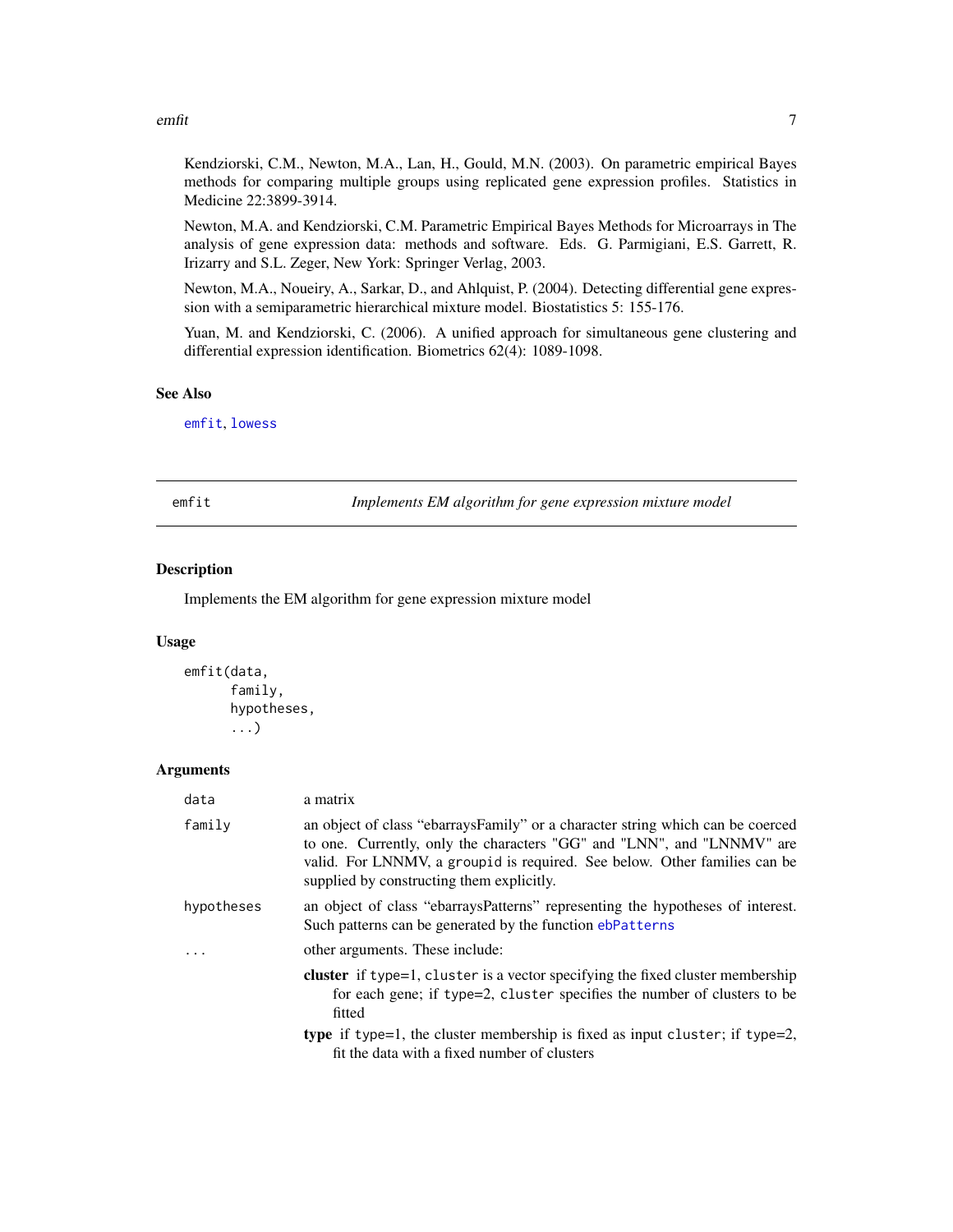- <span id="page-7-0"></span>criterion only used when type=2 and cluster contains more than one integers. All numbers of clusters provided in cluster will be fitted and the one that minimizes criterion will be returned. Possible values now are "BIC", "AIC" and "HQ"
- cluster.init only used when type=2. Specify the initial clustering membership. num.iter number of EM iterations
- verbose logical or numeric (0,1,2) indicating desired level of information printed for the user
- optim.control list passed unchanged to [optim](#page-0-0) for finer control
- groupid an integer vector indicating which group each sample belongs to, required in the "LNNMV" model. It does not depend on "hypotheses".

# Details

There are many optional arguments. So a call might look more like this:

emfit(data, family, hypotheses, cluster, type=2, criterion="BIC", cluster.init = NULL, num.iter =  $20$ , verbose = getOption("verbose"), optim.control = list(), ...)

# Value

an object of class "ebarraysEMfit", that can be summarized by show() and used to generate posterior probabilities using [postprob](#page-8-1)

#### Author(s)

Ming Yuan, Ping Wang, Deepayan Sarkar, Michael Newton, and Christina Kendziorski

#### References

Newton, M.A., Kendziorski, C.M., Richmond, C.S., Blattner, F.R. (2001). On differential variability of expression ratios: Improving statistical inference about gene expression changes from microarray data. Journal of Computational Biology 8:37-52.

Kendziorski, C.M., Newton, M.A., Lan, H., Gould, M.N. (2003). On parametric empirical Bayes methods for comparing multiple groups using replicated gene expression profiles. Statistics in Medicine 22:3899-3914.

Newton, M.A. and Kendziorski, C.M. Parametric Empirical Bayes Methods for Microarrays in The analysis of gene expression data: methods and software. Eds. G. Parmigiani, E.S. Garrett, R. Irizarry and S.L. Zeger, New York: Springer Verlag, 2003.

Newton, M.A., Noueiry, A., Sarkar, D., and Ahlquist, P. (2004). Detecting differential gene expression with a semiparametric hierarchical mixture model. Biostatistics 5: 155-176.

Yuan, M. and Kendziorski, C. (2006). A unified approach for simultaneous gene clustering and differential expression identification. Biometrics 62(4): 1089-1098.

# See Also

[ebPatterns](#page-10-1), [ebarraysFamily-class](#page-2-1)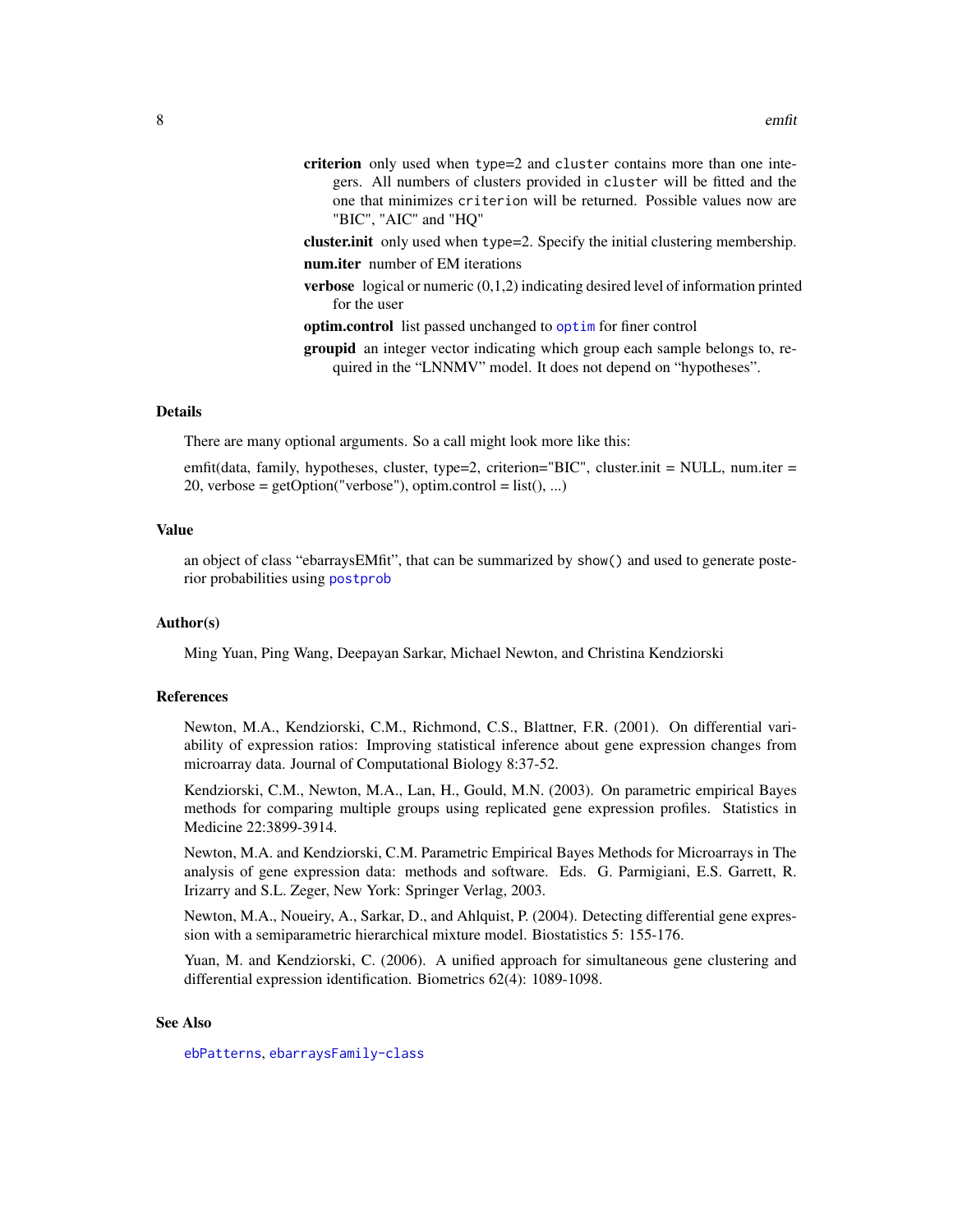#### <span id="page-8-0"></span>gould a set of the set of the set of the set of the set of the set of the set of the set of the set of the set

# Examples

```
data(sample.ExpressionSet) ## from Biobase
eset <- exprs(sample.ExpressionSet)
patterns <- ebPatterns(c("1 1 1 1 1 1 1 1 1 1 1 1 1 1 1 1 1 1 1 1 1 1 1 1 1 1",
                         "1 1 1 1 1 1 1 1 1 1 1 1 1 2 2 2 2 2 2 2 2 2 2 2 2 2"))
gg.fit <- emfit(data = eset, family = "GG", hypotheses = patterns, verbose = TRUE)
show(gg.fit)
```
gould *A dataset of class matrix*

# Description

This dataset is part of a dataset from a study of gene expression patterns of mammary epithelial cells in a rat model of breast cancer, consisting of 5000 genes in 4 biological conditions; 10 arrays total.

#### Usage

data(gould)

# Format

The data are originally from Affymetrix chips, subsequently processed by dChip and then exported to R for analysis.

#### Source

Dr. M.N. Gould's laboratory in UW-Madison

### Examples

data(gould)

<span id="page-8-1"></span>postprob *Calculates posterior probabilities for expression patterns*

# Description

Takes the output from emfit and calculates the posterior probability of each of the hypotheses, for each gene.

#### Usage

postprob(fit, data, ...)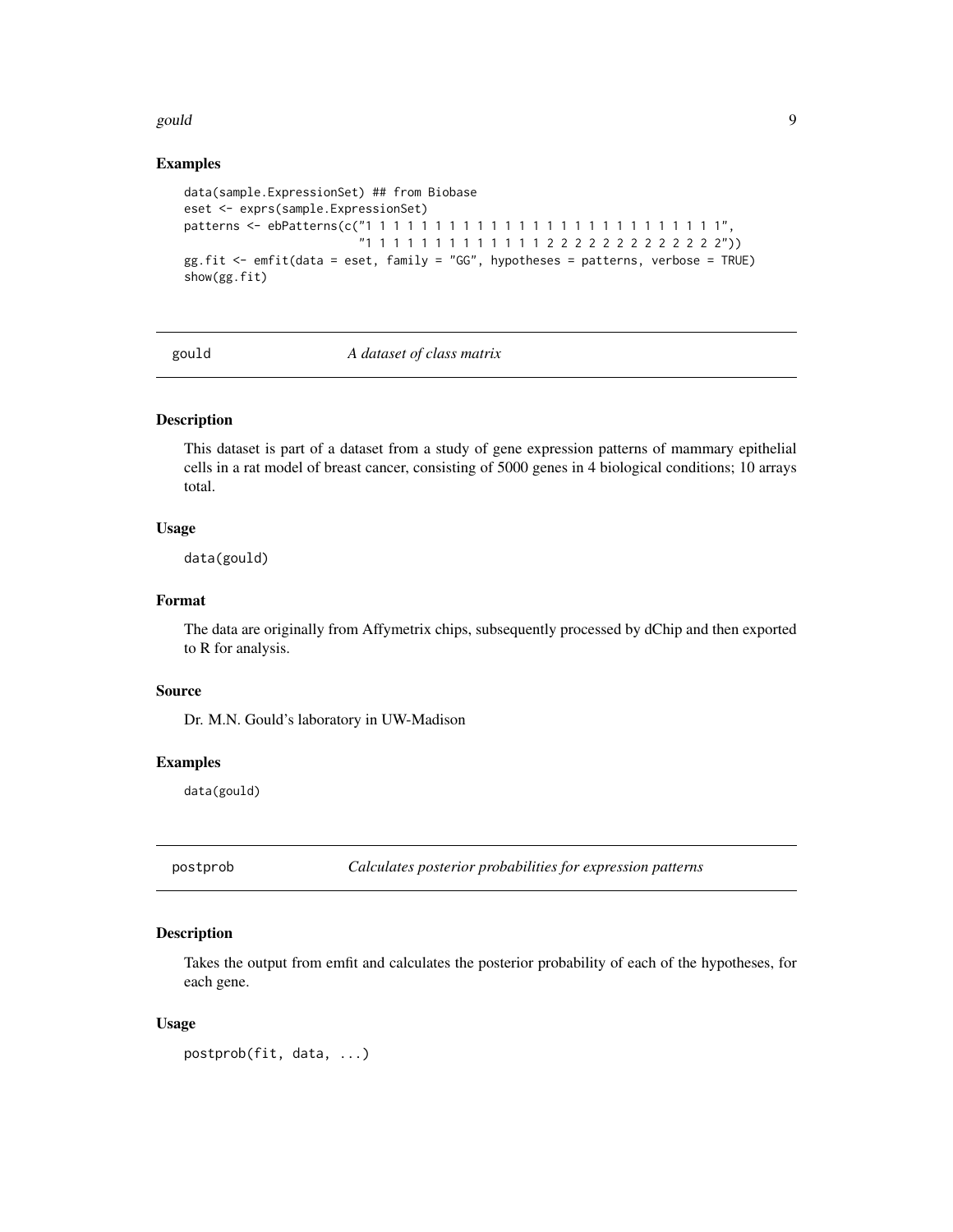<span id="page-9-0"></span>10 postprob

#### Arguments

| fit      | output from emfit                                                                                                                             |
|----------|-----------------------------------------------------------------------------------------------------------------------------------------------|
| data     | a numeric matrix or an object of class "ExpressionSet" containing the data, typ-<br>ically the same one used in the emfit fit supplied below. |
| $\cdots$ | other arguments, ignored                                                                                                                      |

# Value

An object of class "ebarraysPostProb". Slot joint is an three dimensional array of probabilities. Each element gives the posterior probability that a gene belongs to certain cluster and have certain pattern. cluster is a matrix of probabilities with number of rows given by the number of genes in data and as many columns as the number of clusters for the fit. pattern is a matrix of probabilities with number of rows given by the number of genes in data and as many columns as the number of patterns for the fit. It additionally contains a slot 'hypotheses' containing these hypotheses.

#### Author(s)

Ming Yuan, Ping Wang, Deepayan Sarkar, Michael Newton, and Christina Kendziorski

#### References

Newton, M.A., Kendziorski, C.M., Richmond, C.S., Blattner, F.R. (2001). On differential variability of expression ratios: Improving statistical inference about gene expression changes from microarray data. Journal of Computational Biology 8:37-52.

Kendziorski, C.M., Newton, M.A., Lan, H., Gould, M.N. (2003). On parametric empirical Bayes methods for comparing multiple groups using replicated gene expression profiles. Statistics in Medicine 22:3899-3914.

Newton, M.A. and Kendziorski, C.M. Parametric Empirical Bayes Methods for Microarrays in The analysis of gene expression data: methods and software. Eds. G. Parmigiani, E.S. Garrett, R. Irizarry and S.L. Zeger, New York: Springer Verlag, 2003.

Newton, M.A., Noueiry, A., Sarkar, D., and Ahlquist, P. (2004). Detecting differential gene expression with a semiparametric hierarchical mixture model. Biostatistics 5: 155-176.

Yuan, M. and Kendziorski, C. (2006). A unified approach for simultaneous gene clustering and differential expression identification. Biometrics 62(4): 1089-1098.

#### See Also

[emfit](#page-6-1)

# Examples

```
data(sample.ExpressionSet) ## from Biobase
eset <- exprs(sample.ExpressionSet)
patterns <- ebPatterns(c("1 1 1 1 1 1 1 1 1 1 1 1 1 1 1 1 1 1 1 1 1 1 1 1 1 1",
                         "1 1 1 1 1 1 1 1 1 1 1 1 1 2 2 2 2 2 2 2 2 2 2 2 2 2"))
gg.fit <- emfit(data = eset, family = "GG", hypotheses = patterns, verbose = TRUE)
prob <- postprob(gg.fit,eset)
```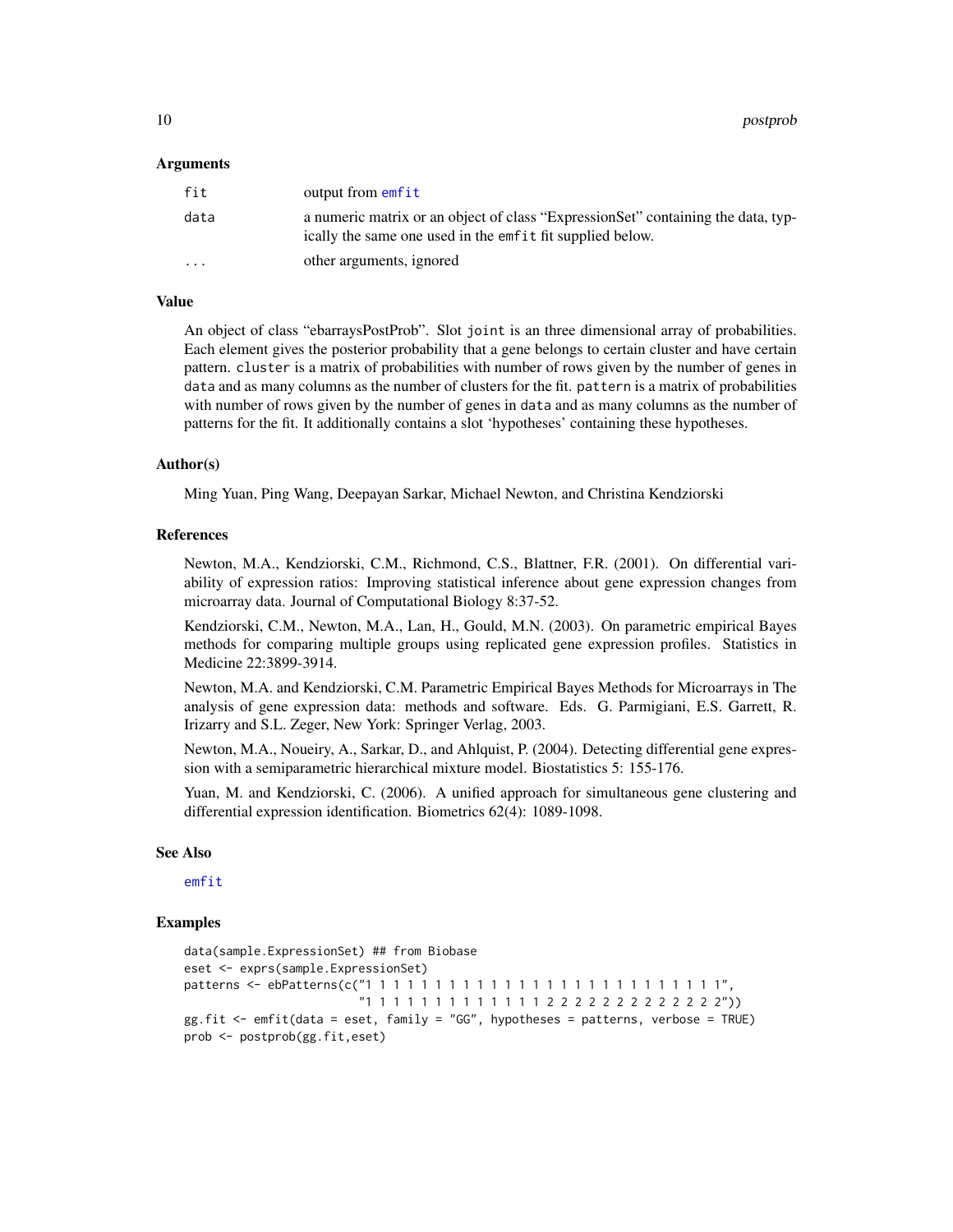<span id="page-10-0"></span>

#### <span id="page-10-1"></span>**Description**

Utilitiy functions for the EBarrays package

#### Usage

ebPatterns(x, ordered=FALSE)

#### Arguments

| $\mathsf{X}$ | x can be a character vector (of length $> 2$ ) (see example), or an arbitrary connec- |
|--------------|---------------------------------------------------------------------------------------|
|              | tion which should provide patterns, one line for each pattern. If x is a character    |
|              | vector of length 1, it is assumed to be the name of a file (since there's no point    |
|              | in a patterns object with only one pattern) which is then opened and treated as a     |
|              | connection.                                                                           |
| ordered      | logical variable specifying whether the pattern is ordered or not                     |

# Details

ebPatterns creates objects that represent a collection of hypotheses to be used by emfit.

#### Value

ebPatterns creates an Object of class "ebarraysPatterns", to be used in other functions such as [emfit](#page-6-1). This is nothing more than a list (and can be treated as such as far as indexing goes) and is used only for method dispatch.

# Author(s)

Ming Yuan, Ping Wang, Deepayan Sarkar, Michael Newton, and Christina Kendziorski

#### References

Newton, M.A., Kendziorski, C.M., Richmond, C.S., Blattner, F.R. (2001). On differential variability of expression ratios: Improving statistical inference about gene expression changes from microarray data. Journal of Computational Biology 8:37-52.

Kendziorski, C.M., Newton, M.A., Lan, H., Gould, M.N. (2003). On parametric empirical Bayes methods for comparing multiple groups using replicated gene expression profiles. Statistics in Medicine 22:3899-3914.

Newton, M.A. and Kendziorski, C.M. Parametric Empirical Bayes Methods for Microarrays in The analysis of gene expression data: methods and software. Eds. G. Parmigiani, E.S. Garrett, R. Irizarry and S.L. Zeger, New York: Springer Verlag, 2003.

Newton, M.A., Noueiry, A., Sarkar, D., and Ahlquist, P. (2004). Detecting differential gene expression with a semiparametric hierarchical mixture model. Biostatistics 5: 155-176.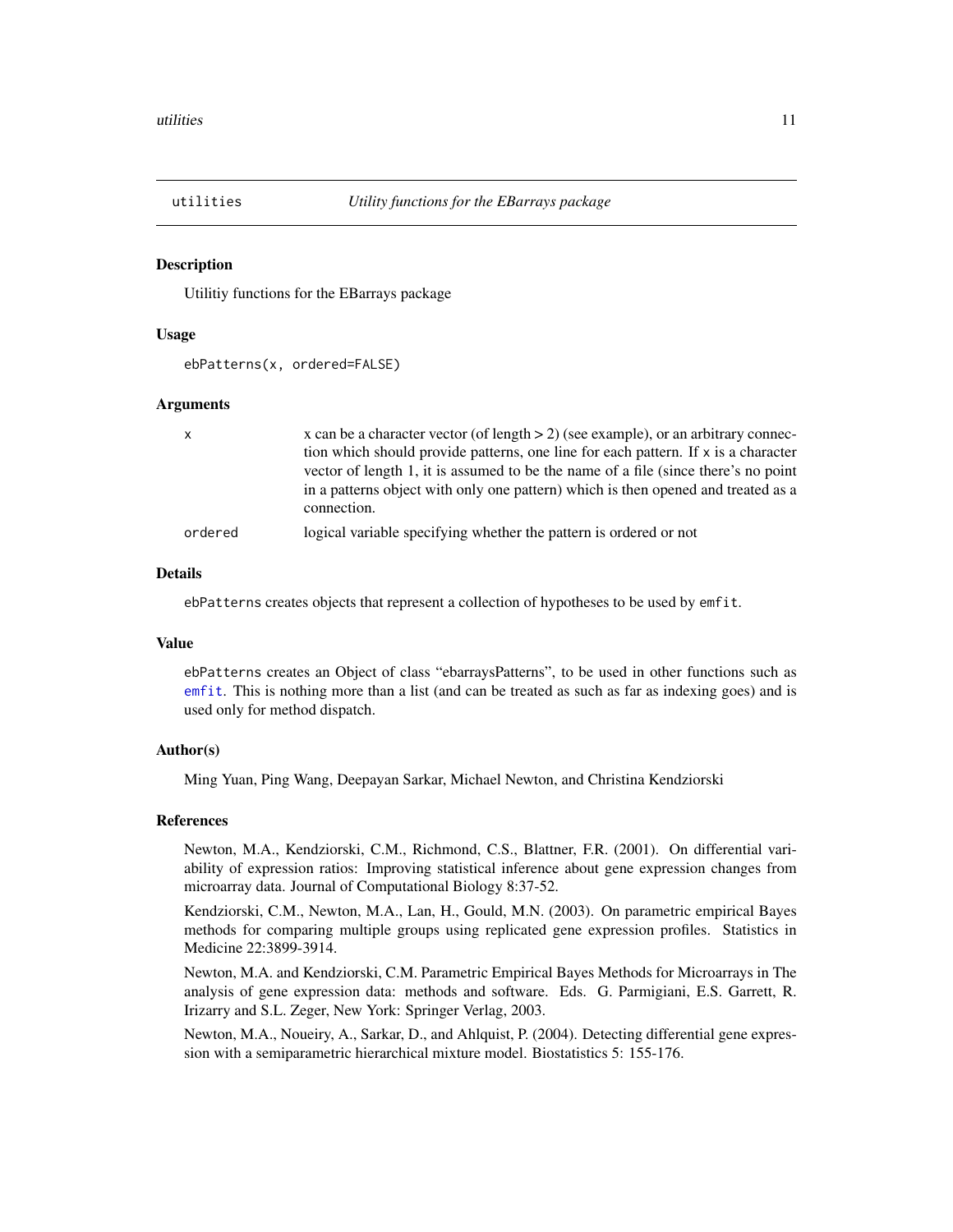<span id="page-11-0"></span>Yuan, M. and Kendziorski, C. (2006). A unified approach for simultaneous gene clustering and differential expression identification. Biometrics 62(4): 1089-1098.

# See Also

[emfit](#page-6-1)

# Examples

```
patterns <- ebPatterns(c("1 1 1 1 1 1 1 1 1 1 1 1 1 1 1 1 1 1 1 1 1 1 1 1 1 1",
                         "1 1 1 1 1 1 1 1 1 1 1 1 1 2 2 2 2 2 2 2 2 2 2
                          2 2 2"), TRUE)
```
show(patterns)